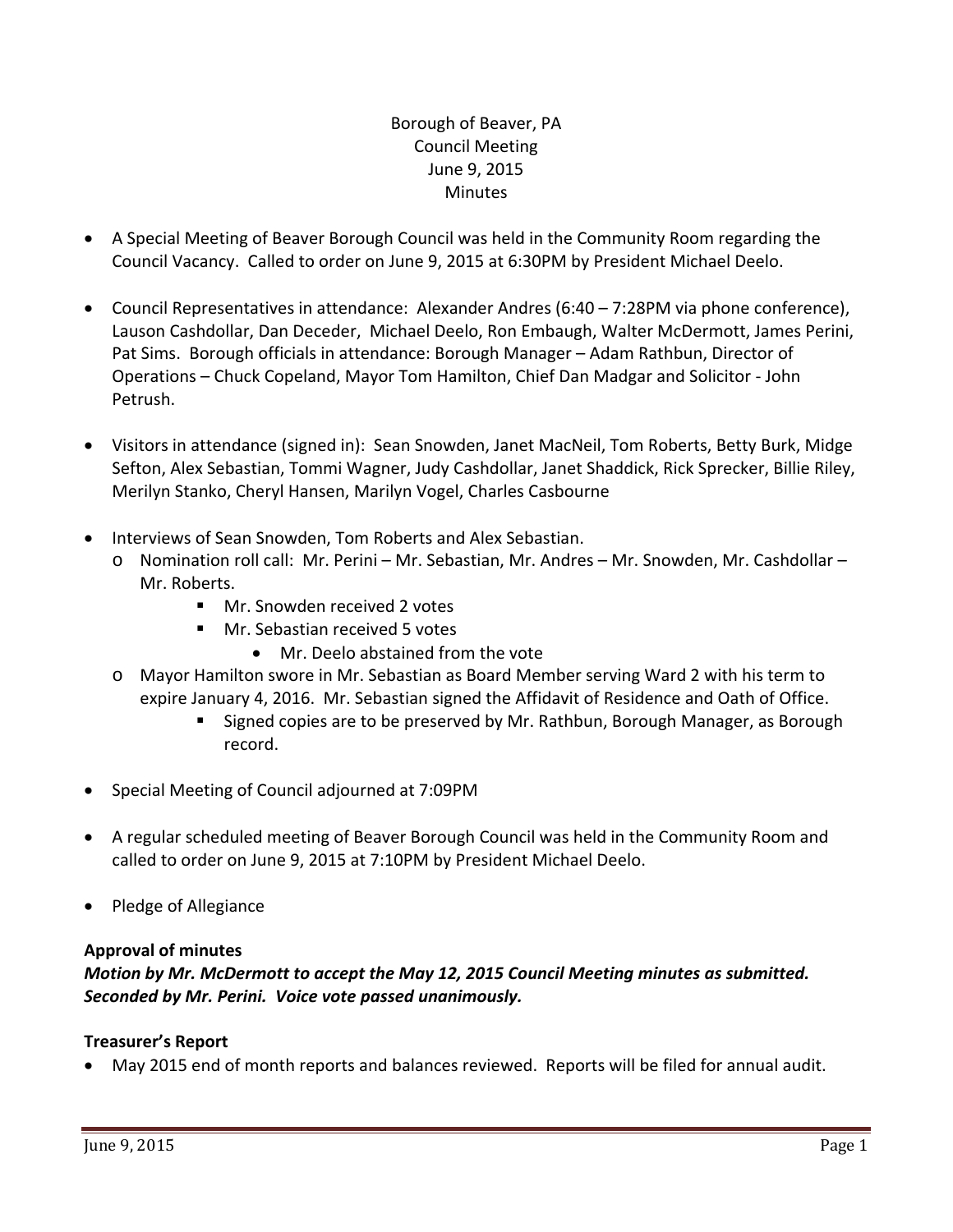### **Review invoice and authorization to pay bills**

# *Motion by Mr. Cashdollar to authorize and pay submitted invoices for the Borough. Seconded by Mr. Embaugh. Voice vote passed unanimously.*

### **Public Participation –**

- Betty Burk, 888 4<sup>th</sup> Street Questioned the process of obtaining a building permit
	- o Dan Martone explained the two step process: (1) Apply for a building permit for construction. MDIA reviews the building plans. (2) Apply for a zoning permit
- Billie Riley, 1095 7<sup>th</sup> Street and Marilyn Stanko, 675 Navigation Street Stated 3 to 4 weeks ago a man came to her home soliciting around 8:45PM. She called the 911 non-emergency number and wanted to know why no officer responded to the call.
	- o Judy Cashdollar, 899  $7<sup>th</sup>$  Street and Janet Shaddick, 1115  $6<sup>th</sup>$  Street had similar experiences with solicitors arriving at their residence the same night around 8:35PM.
	- o Tommi Wagner, 230 Beaver Street Would like to have the soliciting ordinance reviewed
	- o Chief Madgar stated all calls are logged in. He will contact the 911 center to verify the dispatch log. Unless the resident specifically requests to see an officer, the officer will not come to the residence that made the call.
	- o Chief Madgar stated he wished she wouldn't have waited so long to inform him, however he will look into the situation and report back to her and council.
	- o Mayor Hamilton explained the process of obtaining a soliciting permit.
	- o Chief Madgar will check the procedure of the borough non‐emergency phone number. It should go directly to the 911 non-emergency center.
	- o Mr. Cashdollar stated officers should always make contact with the resident that initiated the call.
	- o Mr. Deelo requests Mayor Hamilton, Chief Madgar and Borough Manager review the procedure for the non‐emergency calls into the administrative office, sending out an EBlast and posting on website.
- Jackie Brewer, 310 Beacom Drive Thanked the police for what they do to protect the community.
- Shawn Kissick, 455 Third Street Updated the progress of the community garden located on Roosevelt Park.
- Bill Riley, Business Manager, Beaver School Distributed to council a Condition Survey and Report Phase regarding restoration vs replacement of the high school football stadium.

# **Reports – Commissions**

**Council of Governments (COG) –** No report

### **Business District Authority –**

- April 2015 meeting minutes and letter dated June 10, 2015 regarding a parking study enclosed in council packet.
	- o Solicitor Petrush and Mr. Deelo suggest the Highway and Public Safety Committees should review the Parking Study since it may involve an ordinance change.

### **Civil Service Commission –** No report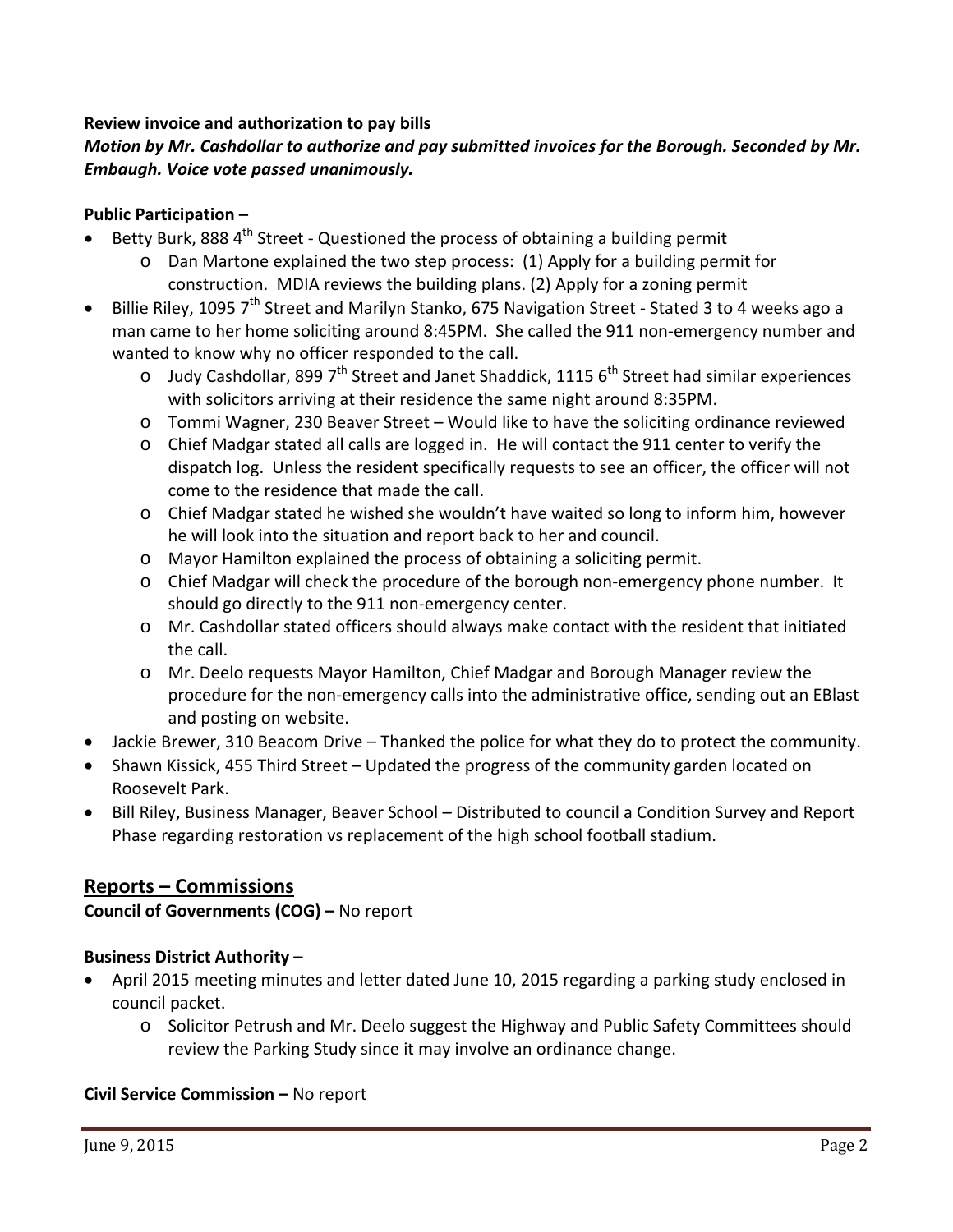#### **Zoning Hearing Board –** Reported by Mr. Sprecker

Zoning Hearing Board will meet on June 25, 2015 regarding 2 requests: (1) 1069 Third Street and (2) 295 Third Street. Both are seeking sign related variances.

#### **Planning Commission –**

April 20, 2015 meeting minutes enclosed in council packet

**Tree Commission –** May 27, 2015 meeting minutes enclosed in council packet

**Code Enforcement Officer Report –** Reported by Richard Sprecker May 2015 report enclosed in council packet

**Historic Architectural Review Board (HARB) –** No report

# **Council Committee Reports**

**Public Safety –** No meeting in May

**Finance –** Reported by Mr. Perini Reviewed the May 20, 2015 meeting minutes enclosed in council packet

**Highway –** Reported by Mr. McDermott Reviewed the June 4, 2015 meeting minutes enclosed in council packet

**General Government –** Reported by Mr. Andres Reviewed the May 26, 2015 meeting minutes enclosed in council packet

**Code Enforcement –** Reported by Mr. Cashdollar Reviewed the May 28, 2015 meeting minutes enclosed in council packet

**Recreation –** Reported by Mr. Embaugh Reviewed the June 2, 2015 meeting minutes enclosed in council packet

**Water & Sewer –** Reported by Mr. Sims May 20, 2015 meeting minutes enclosed in council packet

# **Reports**

**Manager's Report –** Reported by Mr. Rathbun Reviewed the May 13 – June 5, 2015 report enclosed in council packet **Director of Operations Report –** Reported by Mr. Copeland Reviewed the June 9, 2015 report enclosed in council packet **President's Report –** Reported by Mr. Deelo New committee assignments will be made and distributed by the end of the week.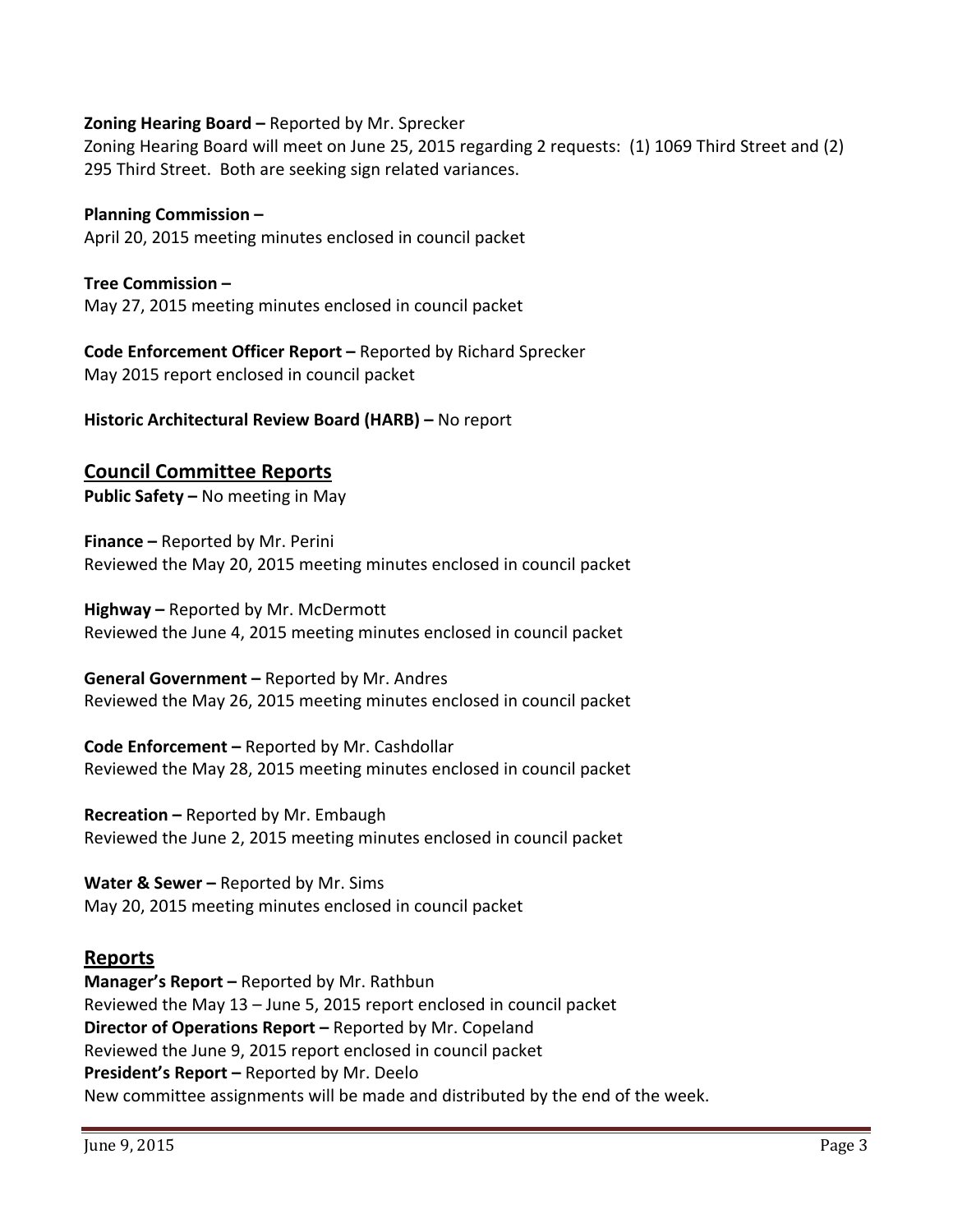## **Mayor Hamilton –** No report

### **Police Chief Madgar –**

- Copy of Borough of Brentwood, PA Chapter 83. Bullying and Harassment ordinance enclosed in council packet
- Chief contacted the 911 Dispatch regarding Mrs. Riley's call at 8:52PM of April 30, 2015. Three officers were dispatched to the area at 8:12PM for a call prior to Mrs. Riley's and the officers advised dispatch they were already in the area.
	- $\circ$  In accordance with the police information, the officers responded to the call. They were dispatched to check the area, not the resident.
	- o Chief will meet with Mrs. Riley personally to explain the situation in detail.

**Fire Department –** Reported by Mr. Perini May 2015 report enclosed in council packet

#### **Emergency Management Coordinator –** No report

#### **Engineer –**

May 2015 monthly report enclosed in council packet

#### **Solicitor Petrush –**

- o In reference to the handout in the council packet from Chief Madgar regarding Bullying and Harassment ordinance; if it is the desire of council he can draft an ordinance for skateboarding and soliciting for the next council meeting.
	- o *Motion by Mr. Cashdollar to direct the solicitor to prepare an ordinance regarding bullying and harassment based on the recommendation of Chief Madgar. Seconded by Mr. Sebastian. Voice vote passed unanimously.*
- o Thanked the Borough Engineer and the Highway Department Committee for the work they did on the Fifth Street Paving Project.

### **Old Business**

**Motion – Authorizing and directing the Borough Manager to obtain a written draft contract for sidewalk construction for Beaver's 2015 Fifth Street Sidewalk and Street Resurfacing Program. Action taken on lowest bid and recommendation of Borough Engineer**

*Motion by Mr. Cashdollar that the Borough Manager be and is authorized and directed to have the Borough Engineer and/or the Solicitor prepare a contract for execution between the Borough of Beaver and Joseph Palmerieri Construction for sidewalks and curbs pursuant to that company's low bid (see attached letter of engineer) for that work in the Borough's 2015 Paving and Sidewalk Replacement Program. I move further that after the draft contract is prepared and is also approved by the Solicitor, that Manager transmit the same to Joseph Palmieri Construction in duplicate counter parts for final execution by that company. Seconded by Mr. Deceder. Voice vote passed unanimously.*